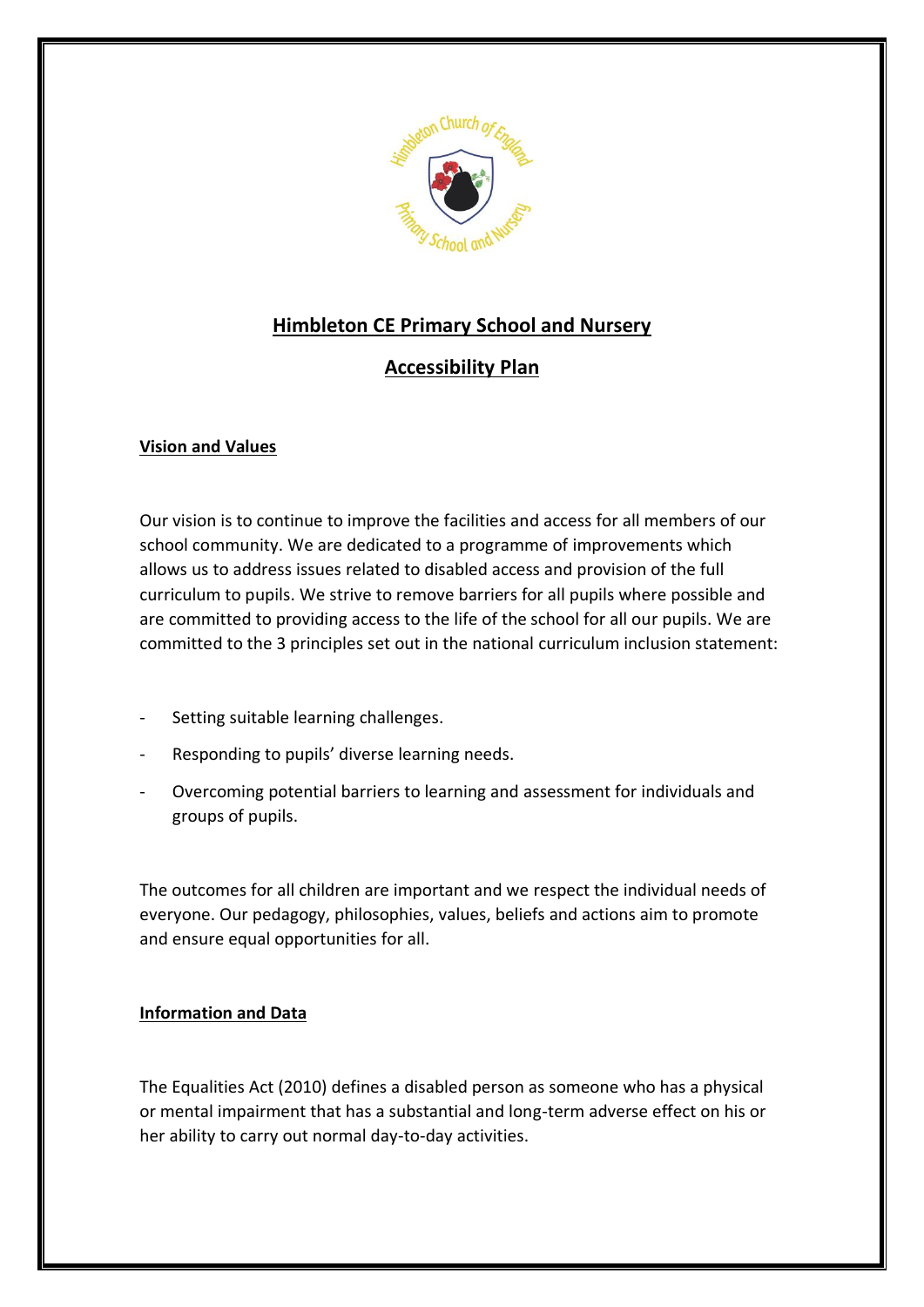The following documents will support the Accessibility Plan and will directly influence the proposed actions/targets of this plan:

- 1. Statement on the school's website inviting queries regarding provision of services in relation to the Equalities Act (2010) from parents, carers, governors and other users of the school's premises.
- 2. Consultation with our pupil population and with children who may have a disability.
- 3. Letter to staff issued by LA asking for information with regard to disability.
- 4. Staff discussions regarding access issues.
- 5. Annual review by the schools' governors of the Accessibility Plan.

Adjustments will be made in the light of any comments made as appropriate.

#### **Coordination**

The Headteacher will coordinate the plan in direct consultation with all stakeholders.

#### **Availability of the Plan**

A copy of the plan is available on request from the School Office and on the school's website.

Telephone: 01905 391231

Website: <https://www.himbleton.worcs.sch.uk/>

#### **Plan Details**

| <b>Site Access/Facilities</b>                                                                                        |                                                                                                             |                  |  |
|----------------------------------------------------------------------------------------------------------------------|-------------------------------------------------------------------------------------------------------------|------------------|--|
| <u>Target</u>                                                                                                        | <b>Action</b>                                                                                               | <b>Timescale</b> |  |
| Ensure access to school<br>buildings and site is as<br>good as is reasonably<br>practicable (see Schedule<br>below). | Set out clearly limitations<br>of site in school<br>information.                                            | Ongoing.         |  |
| Ensure classrooms are<br>organised appropriately<br>to meet specific needs.                                          | Plan layouts and<br>resources in accordance<br>with needs.<br>Relocate provision of<br>special resources if | Ongoing.         |  |